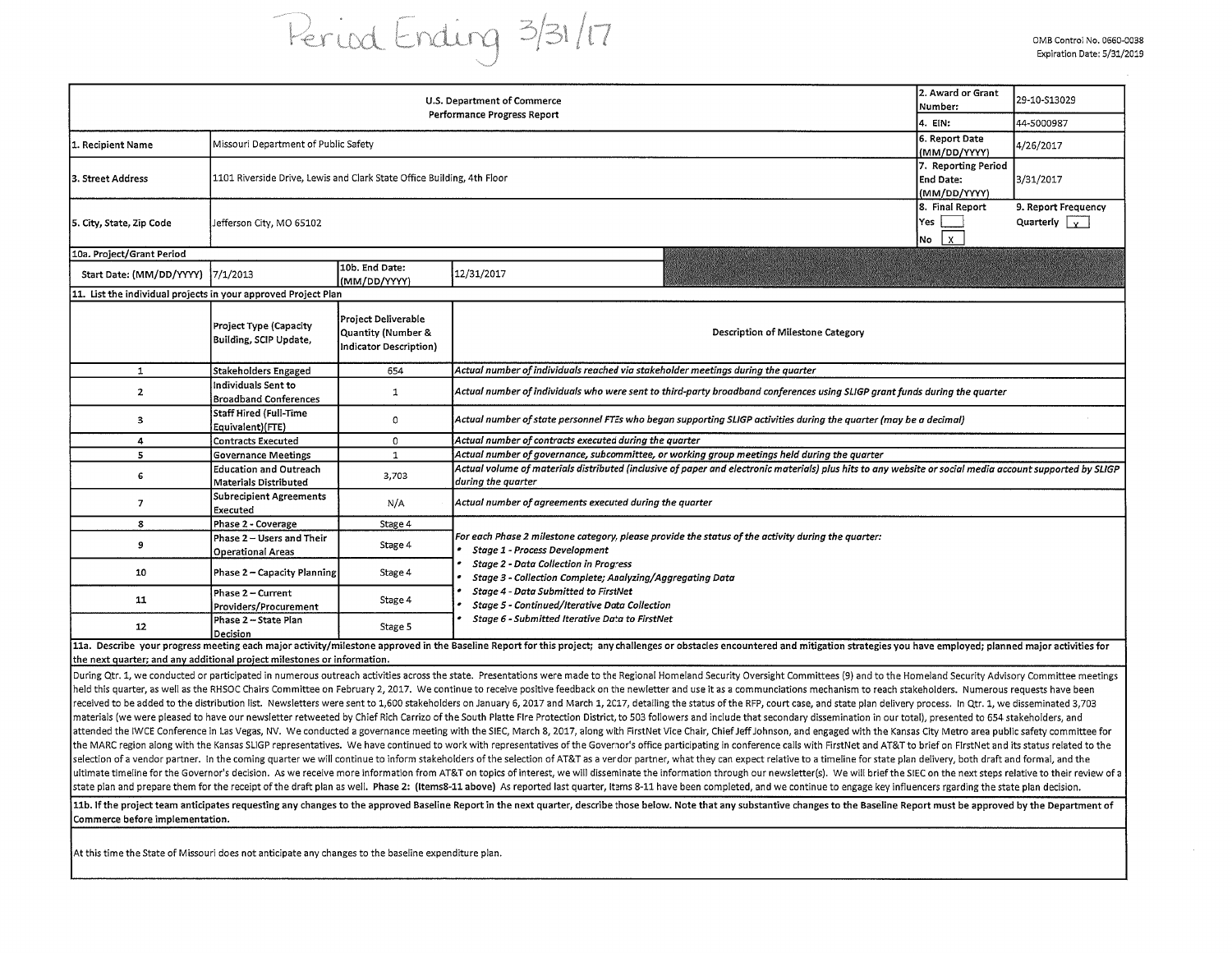**llc. Provide anv other information that would be useful to NTIA as it assesses this project's progress.** 

With the award of the contract to AT&T, the timeline for plan delivery and governor decision has more clairity. The State of Missouri recognized that the SLIGP timeline is not aligned with the FirstNet presentation of the the new Governor. We remain hopeful that a SLIGP 2 will become a reality soon, so we can maintain continuity in education and outreach efforts with stakeholders, as well as working with the executive branch to assure no un occur due to a disruption in personnel available to carry out these activities. We continue to keep the current administration informed about the opt in/opt out decision as well as issuingan RFP or RFI at this time, and th **ontion.** 

**lld. Describe any success stories or best practices you have identified. Please be as specific as possible.** 

We continue to disseminate our newsletter to the stakeholder community. We are able to link current articles from industry publications, material from the FirstNet webpage, including videos, and other informational items t interest to the first responder community. Feedback continues to be positive and interest in receiving the letter is increasing.

**12. Personnel** 

**12a. If the project is not fully staffed, describe how any lack of staffing may impact the project's time line and when the project will be fully staffed.** 

On January 31, 2017, the Full-time Office Support position was vacated due to the limited length of the grant remaining and is not anticipated to be filled prior to the termination of the grant. Likewise, the Part-time Att

|                            |      | 12b. Staffing Table - Please include all staff that have contributed time to the project. Please do not remove individuals from this table. |                      |
|----------------------------|------|---------------------------------------------------------------------------------------------------------------------------------------------|----------------------|
| Job Title                  | FTE% | Project (s) Assigned                                                                                                                        | Change               |
| Director / SWIC / SPOC     | 0.5  | Provide oversight and coordination for the SLIGP project                                                                                    | Cont. work on SLIGP  |
| Assistant Director         | 0.5  | Provide technical support and oversight to SLIGP project                                                                                    | Cont. work on SLIGP  |
| Project Manager            | 1.00 | Responsible for accomplishing objectives by planning and evaluating project activities                                                      | Cont. work on SLIGP  |
| Ass't. Project Manager     | 1.00 | Coordinate project activities to ensure cost, schedule, and quality standards are met                                                       | Cont. work on SLIGP  |
| Project Specialist         | 1.00 | Provide project management support to deliver projects within budget and deadlines                                                          | Cont. work on SLIGP  |
| Project Specialist (Ass't) | 1.00 | Provide project management support to deliver projects within budget and deadlines                                                          | Cont. work on SLIGP  |
| Educ./ Outreach Coord.     | 1.00 | Responsible for coordination and implementation of public safety broadband program                                                          | CONT. work on SLIGP  |
| Grant Specialist           | 1.00 | Administers the grant for lifecycle process and coordinates implementation with the SWIC                                                    | Cont. work on SLIGP  |
| Part-time Attorney         |      | Responsible for negotiating, writing, and executing agreements and contracts                                                                | No longer on project |
| Full time Office support   |      | Administrative support for the public safety broadband initiative                                                                           | No longer on project |

## **13. Subcontracts (Vendors and/or Subrecipients) N/A**

**13a. Subcontracts Table** -**Include all subcontractors. The totals from this table must equal the "Subcontracts Total" in Question 14f.** 

| Name          | <b>Subcontract Purpose</b>                                                   | Type<br>(Vendor/Subrec.) | RFP/RFQ issued (Y/N) | Contract<br>Executed<br>(Y/N) | <b>Start Date</b> | <b>End Date</b> | Total Federal Funds<br>Allocated | <b>Total Matching Funds</b><br>Allocated |
|---------------|------------------------------------------------------------------------------|--------------------------|----------------------|-------------------------------|-------------------|-----------------|----------------------------------|------------------------------------------|
| <b>IMACOG</b> | Regional Stakeholder<br>Meetings                                             | Contract                 |                      | v                             | 1/1/2014          | 6/30/2015       | 285,000,00                       | \$0                                      |
| <b>IMCP</b>   | SCIP Update, Content Development                                             | Contract                 | N                    | $\ddot{}$                     | 10/1/2014         | 6/30/2015       | \$0.00                           | \$162,857.00                             |
|               | (13b. Describe any challenges encountered with vendors and/or subrecipients. |                          |                      |                               |                   |                 |                                  |                                          |
|               | At this time no challenges have been encountered in this quarter.            |                          |                      |                               |                   |                 |                                  |                                          |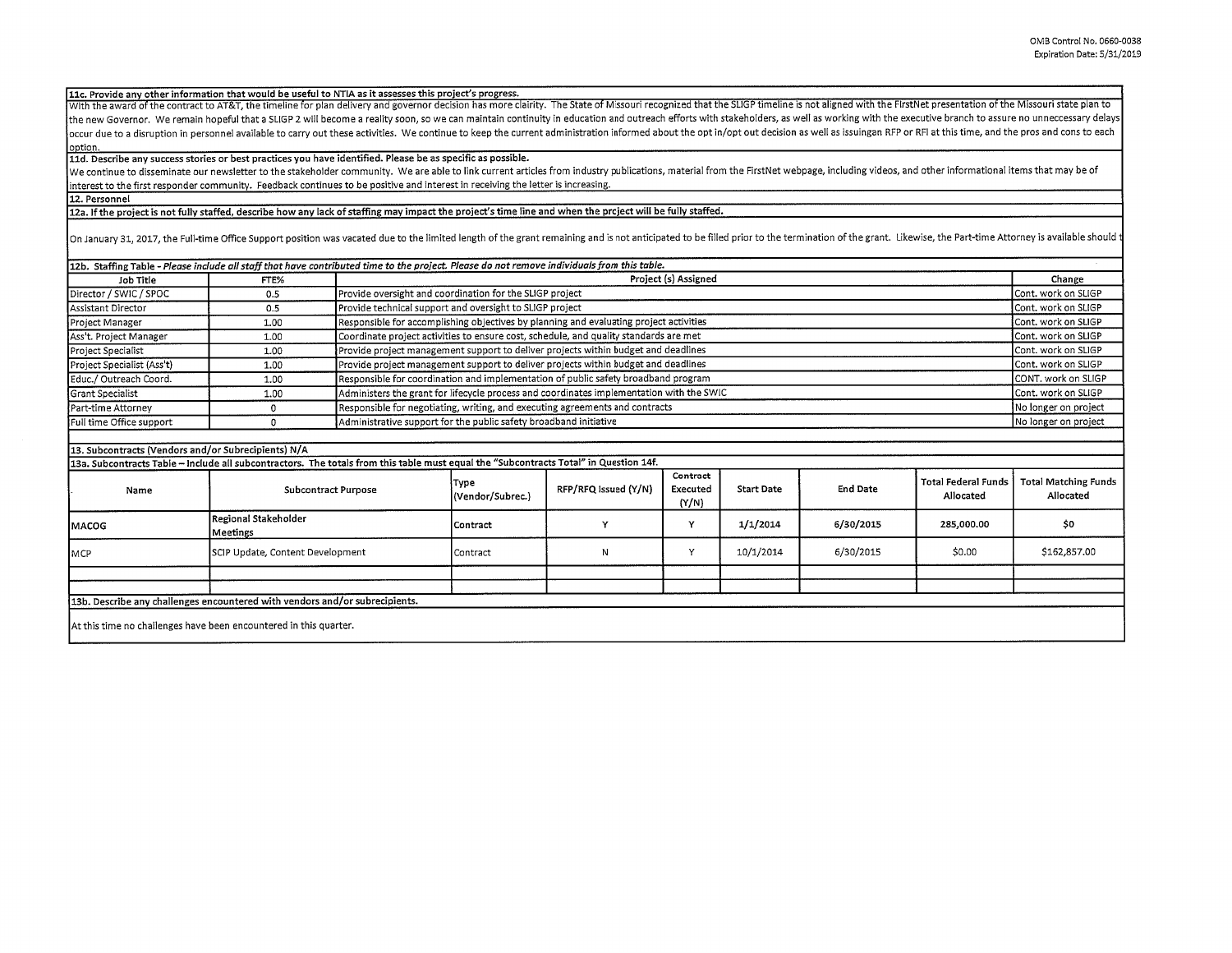| Project Budget Element (1)                                                                                                                                                                      | Federal Funds Awarded (2)                               | <b>Approved Matching</b><br>Funds (3) | Total Budget (4) | <b>Federal Funds Expended</b><br>(5) | <b>Approved Matching</b><br>Funds Expended (6) | <b>Total funds Expended</b><br>(7) |
|-------------------------------------------------------------------------------------------------------------------------------------------------------------------------------------------------|---------------------------------------------------------|---------------------------------------|------------------|--------------------------------------|------------------------------------------------|------------------------------------|
| la. Personnel Salaries                                                                                                                                                                          | \$1,469,997.00                                          | \$269,107.00                          | \$1,739,104.00   | \$1,087,622.00                       | \$218,380.00                                   | \$1,306,002.00                     |
| b. Personnel Fringe Benefits                                                                                                                                                                    | \$550,396.00                                            | \$97.866.00                           | \$648,262.00     | \$408,500.00                         | \$78,939.00                                    | \$487,439.00                       |
| c. Travel                                                                                                                                                                                       | \$80,280.00                                             | \$25,182.00                           | \$105,462.00     | \$54,761.00                          | \$25,182.00                                    | \$79,943.00                        |
| d. Equipment                                                                                                                                                                                    | \$0.00                                                  | S0.00                                 | \$0.00           | \$0.00                               | \$0.00                                         | \$0.00                             |
| e. Materials/Supplies                                                                                                                                                                           | \$0.00                                                  | \$67,433.00                           | \$67,433.00      | \$0.00                               | \$66,883.00                                    | \$66,883.00                        |
| f. Subcontracts Total                                                                                                                                                                           | \$376,878.00                                            | \$159,800.00                          | \$536,678.00     | \$139,323.00                         | \$159,800.00                                   | \$299,123.00                       |
| g. Other                                                                                                                                                                                        | \$0.00                                                  | \$0.00                                | \$0.00           | \$0.00                               | \$0.00                                         | \$0.00                             |
| h. Indirect                                                                                                                                                                                     | \$0.00                                                  | \$0.00                                | \$0.00           | \$0.00                               | \$0.00                                         | \$0.00                             |
| li. Total Costs                                                                                                                                                                                 | \$2,477,551.00                                          | \$619,388.00                          | \$3,096,939.00   | \$1,690,206.00                       | \$549,184.00                                   | \$2,239,390.00                     |
| j. % of Total                                                                                                                                                                                   | 80%                                                     | 20%                                   | 100%             | 75%                                  | 25%                                            | 100%                               |
| 15. Certification: I certify to the best of my knowledge and belief that this report is correct and complete for performance of activities for the purpose(s) set forth in the award documents. |                                                         |                                       |                  |                                      |                                                |                                    |
| 16a. Typed or printed name and title of Authorized Certifying Official:<br>Jeff Barlow, Administrator                                                                                           | 16c. Telephone (area<br>code, number, and<br>extension) | 573-522-6125                          |                  |                                      |                                                |                                    |
| 16b. Signature of Authorized Certifying Official;                                                                                                                                               |                                                         | ieff.barlow@dps.mo.gov                |                  |                                      |                                                |                                    |
| Jeff Barlow, Administrator                                                                                                                                                                      | Mer                                                     |                                       |                  | 1/19/2017                            |                                                |                                    |

 $\mathcal{L}^{\text{max}}_{\text{max}}$